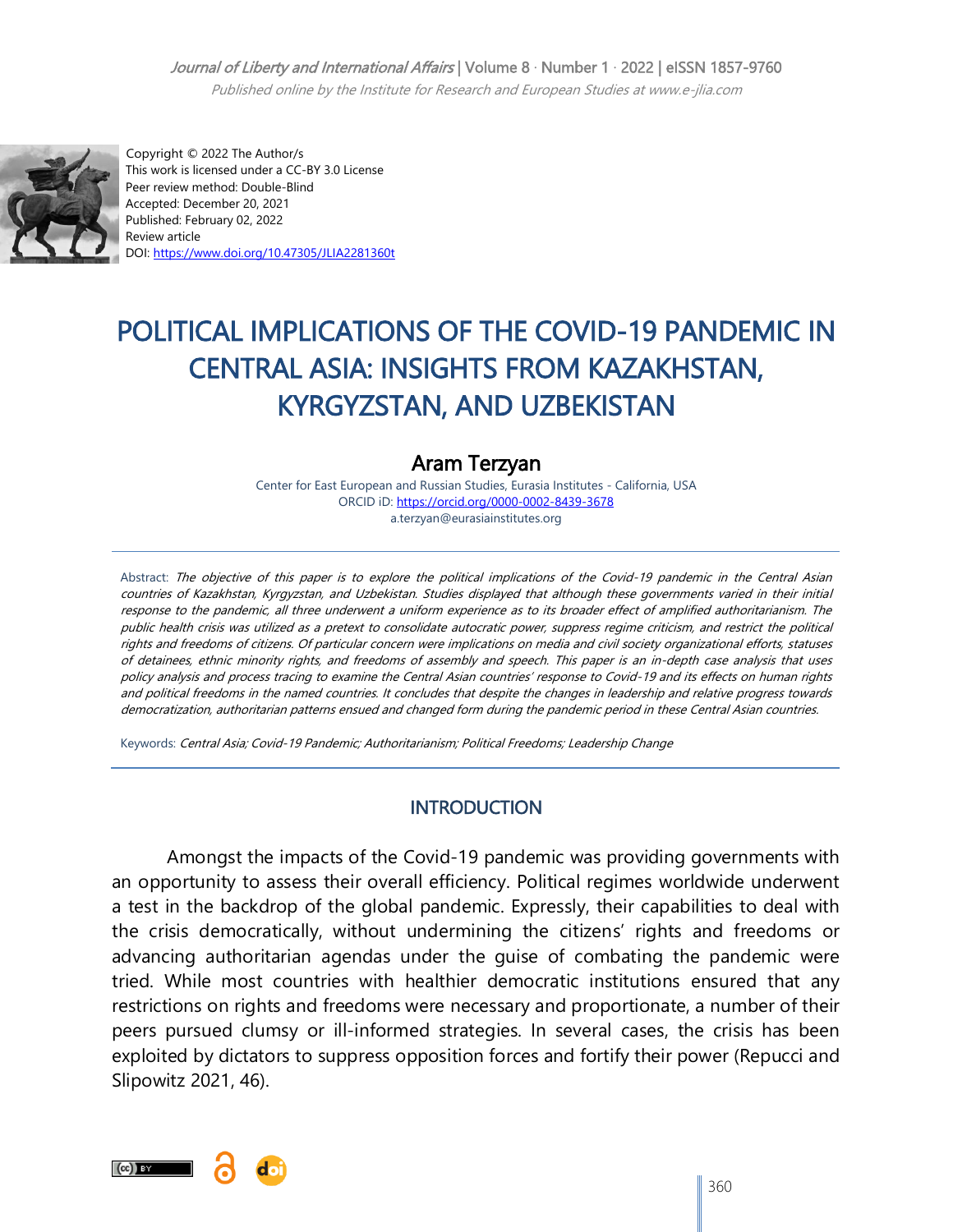Central Asian countries also faced new challenges because of the Covid-19 outbreak. Governments have adopted a variety of policies to limit the spread of Covid-19, many of which restricted the political rights and freedoms of citizens. The health crisis became a source of further social tensions, which also disturbed interethnic relations in these countries.

This paper specifically addresses the following questions:

- 1. How do the governments of Kazakhstan, Kyrgyzstan, and Uzbekistan exploit the Covid-19 pandemic to impede the political rights and freedoms of citizens?
- 2. Has the leadership change in Central Asia served as a redirection from past authoritarian patterns?

This paper is an in-depth case analysis that uses policy analysis and processtracing to examine the Central Asian countries" response to Covid-19 and its effects on human rights and political freedoms in Kazakhstan, Kyrgyzstan, and Uzbekistan.

## AUTHORITARIAN PRACTICES AND THE EFFECTS OF THE LEADERSHIP CHANGE IN KAZAKHSTAN, KYRGYZSTAN, AND UZBEKISTAN

Following the dissolution of the Soviet Union, Central Asian countries took certain steps towards democracy with the adoption of new constitutions, the creation of political parties, and the holding of elections (Haerpfer and Kizilova 2020). Nevertheless, this movement soon weakened, and most Central Asian states refocused on the implementation of an authoritarian rule, with wide-ranging power vested in the executive.

In particular, the state of human rights in Central Asian countries has become a cause of great apprehension among the observers of the region. Some observers attribute the worsening record of human rights to the authoritarian rulers of the region (Edel and Josua 2017, 7), others emphasize weak international engagement and poor contact with the outside world during the 1990s (Melvin 2008, 2), whereas a group of commentators believes the cause to be due to the Soviet authoritarian legacy combined with local conservative political culture (Matveeva 1999).

Recently, Central Asian republics have experienced leadership changes. The authoritarian rulers in power before the collapse of the Soviet Union are, in most cases, no longer in power, and some countries are now led by their successors (Olmos 2020). There are certain positive inclinations towards the protection and promotion of human rights with new rulers attempting to portray themselves as 'reformers'. Nonetheless, it can be argued that the rhetoric of change fails to coincide with genuine reforms undertaken. Since gaining its independence, Kazakhstan has put forth a concerted effort to portray itself as Central Asia"s success story. In some respect, it is indeed considered a regional leader, such as in rapid modernization, economic growth, political stability

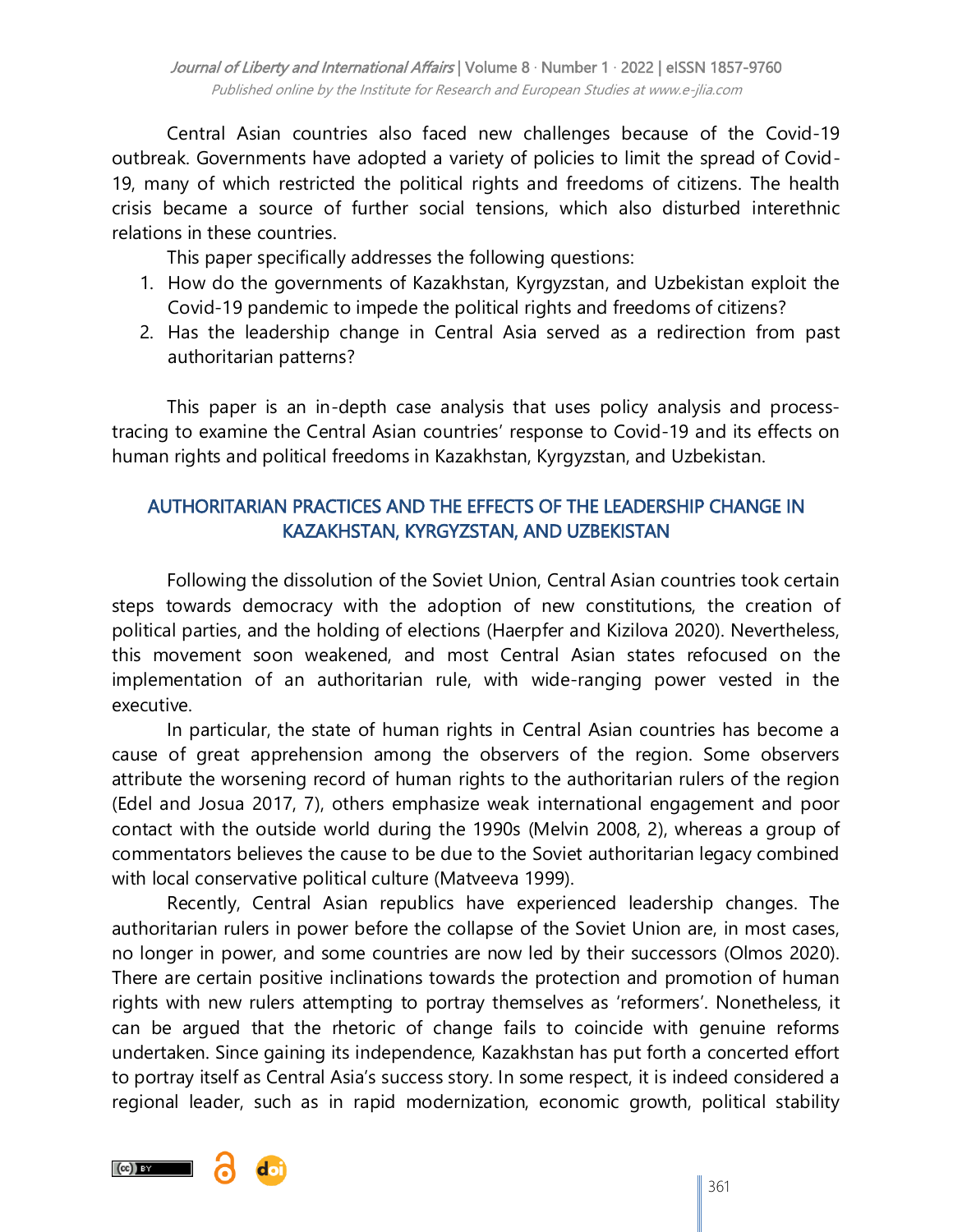compared to its regional neighbors, etc. (Marat 2009). However, as it pertains to the landscape of human rights, the records prove to be unsatisfying, to say the least. At times, relative political stability is achieved by sacrificing individual rights and freedoms. This said, the 2019 leadership change in Kazakhstan brought about only some positive changes but did not significantly improve the environment.

During the first months of his presidency, Kazakhstan's newly elected President Tokayev tried to retain continuity with Nazarbayev"s legacy on the one hand, and on the other hand, he offered systemic reforms in response to the growing requests for change. He described his approach as a "listening state" - a state which listens to the comments and criticisms of society (Starr 2019). Meanwhile, in the context of Nazarbayev"s ongoing influence, in both a formal and informal sense, his room for independent policy-making was limited. His influence over the state's bureaucracy has remained significantly weak, even before the crisis that descended upon Kazakhstan and the world a year after he arrived in the presidency (Hug 2021, 9).

Independent Kyrgyzstan's first President, Askar Akayev, a representative of the same Soviet nomenclature as Nazarbaev, has managed to undertake more drastic attempts at democratization, compared to the leaders of his Central Asian neighbors. This was, in part, possibly due to the country's poor economy. As a result of it, during the 1990s the country became increasingly dependent on foreign credits and loans, which led to a positive international influence on the speed of democratic reforms (Zhovtis 2008, 20). The outcome of this dependence was the securing of the country"s reputation as an "Island of Democracy" (Terzyan 2021). Nevertheless, throughout post-Soviet history, there have been noteworthy concerns about its political health. Despite the initial objectives of becoming a sound democracy where human rights are respected and protected, actual reforms to obtain said objective never took place. Cameron (2021) describes the country"s elements as being endemically corrupt, lacking political will, and possessing a culture of impunity, or "legal mentality" - a mindset where people believe that there will be no consequences for ignoring or subverting the legal process (p. 111). Beyond this, every elected president in Kyrgyzstan has either been removed from office by protests or been subsequently imprisoned after their term of service had expired (Hug 2021, 6). The parliamentary elections held in Kyrgyzstan on 4 October 2020 led to the third revolution in the history of independent Kyrgyzstan. Whereas the primary demand of the October protests was to denounce election results, Japarov"s rise to power gave rise to rushed efforts amid the pandemic to introduce far-reaching constitutional reforms in Kyrgyzstan. A key component of the constitutional changes was the transfer of powers back to the president, including the right to appoint and dismiss the cabinet, initiate draft laws, and other functions that were stripped from the executive in the aftermath of the 2010 constitutional reform. These efforts to return Kyrgyzstan to a presidential-oriented system were largely viewed as an attempt to monopolize formal power in the hands of a future president (Freedom House 2021).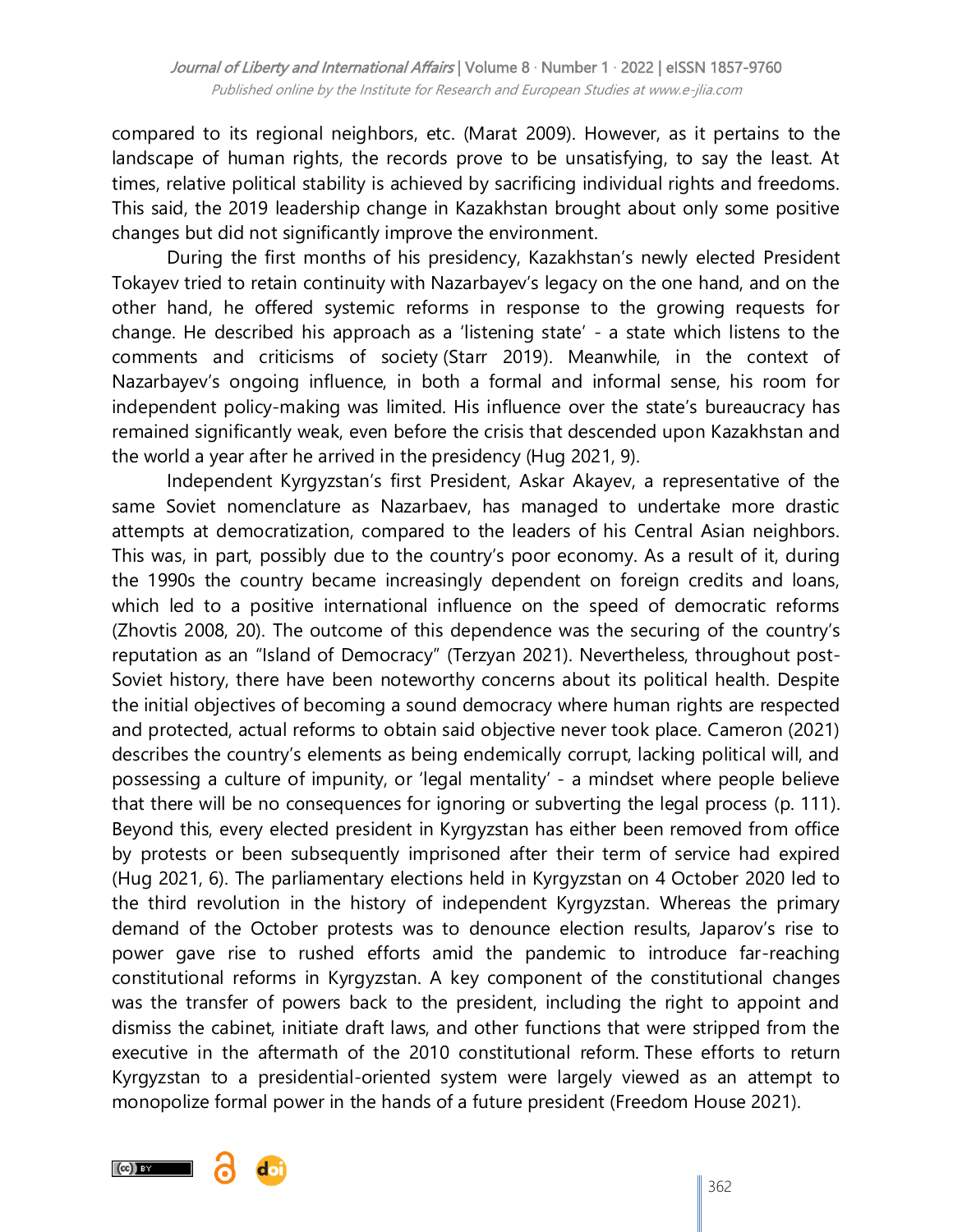As for Uzbekistan, under the authoritarian dictator Islam Karimov, the country was ranked alongside North Korea for its disregard of political rights and civil liberties (Financial Times 2021). However, after Uzbekistan"s current President Shavkat Mirziyoyev assumed the presidency in 2016, the government has taken some progressive steps to better its human rights record and to engage with the outside world. Although some progress has been made regarding human rights, the political system remains largely authoritarian. Uzbek leadership has introduced central aspects of the Western model to tackle human rights concerns. Unfortunately, this introduction continues to face strong resistance. Uzbekistan remains an authoritarian state with a presidential system, where authoritarian practices and attitudes determine the behavior of relevant political actors. Especially where conflicts occur, it is apparent that the past - which the new leadership strives to bury - is far from dead (Schmitz 2020, 6).

To varying degrees, these political problems have been exacerbated during the pandemic. As Gleason and Baizakova (2020) aptly note, while Covid-19 challenges all societies and all countries in the same way, some unique conditions place individual countries in comparative advantage, and someplace them at a disadvantage (p. 102). From the beginning, Central Asian governments have adopted [different approaches](https://www.iphronline.org/wp-content/uploads/2020/10/Covid-19-CA-regional-report-final.pdf) to the pandemic, but the broader effect of it on human rights and freedoms has been similar across the region. The crisis has resulted in growing restrictions on political rights and freedoms, as regional authorities have limited those freedoms in ways that surpass public health concerns.

## POLITICAL FREEDOMS IN KAZAKHSTAN, KYRGYZSTAN AND UZBEKISTAN AMID THE PANDEMIC

The year 2020 was turbulent for Kyrgyzstan not only due to the pandemic, but also due to the parliamentary elections rife with fraud, and the following political upheaval. These events have greatly shaped the course of other events that occurred during the year. They also demonstrated the weaknesses of civil society and state institutions, particularly those tasked with protecting human rights and ensuring inclusive and transparent processes in the decision-making process (Nations in Transit 2021). The crisis mismanagement and the worsening of the socio-economic situation have also largely contributed to the decline of confidence in the authorities (Doolotkeldieva 2021, 161-162).

Equally, Tokayev"s presidency in Kazakhstan commenced with continuous public protests, interethnic violence in Korday, a failure of dam construction, and massive flooding on the border with Uzbekistan, and eventually ended by the Covid-19 pandemic. Against this framework, the newly elected president, who depicts himself as a reformer, initiated a range of political changes that were either fundamentally superficial or failed to meet international standards (Terzyan 2021). Moreover, in 2020, authorities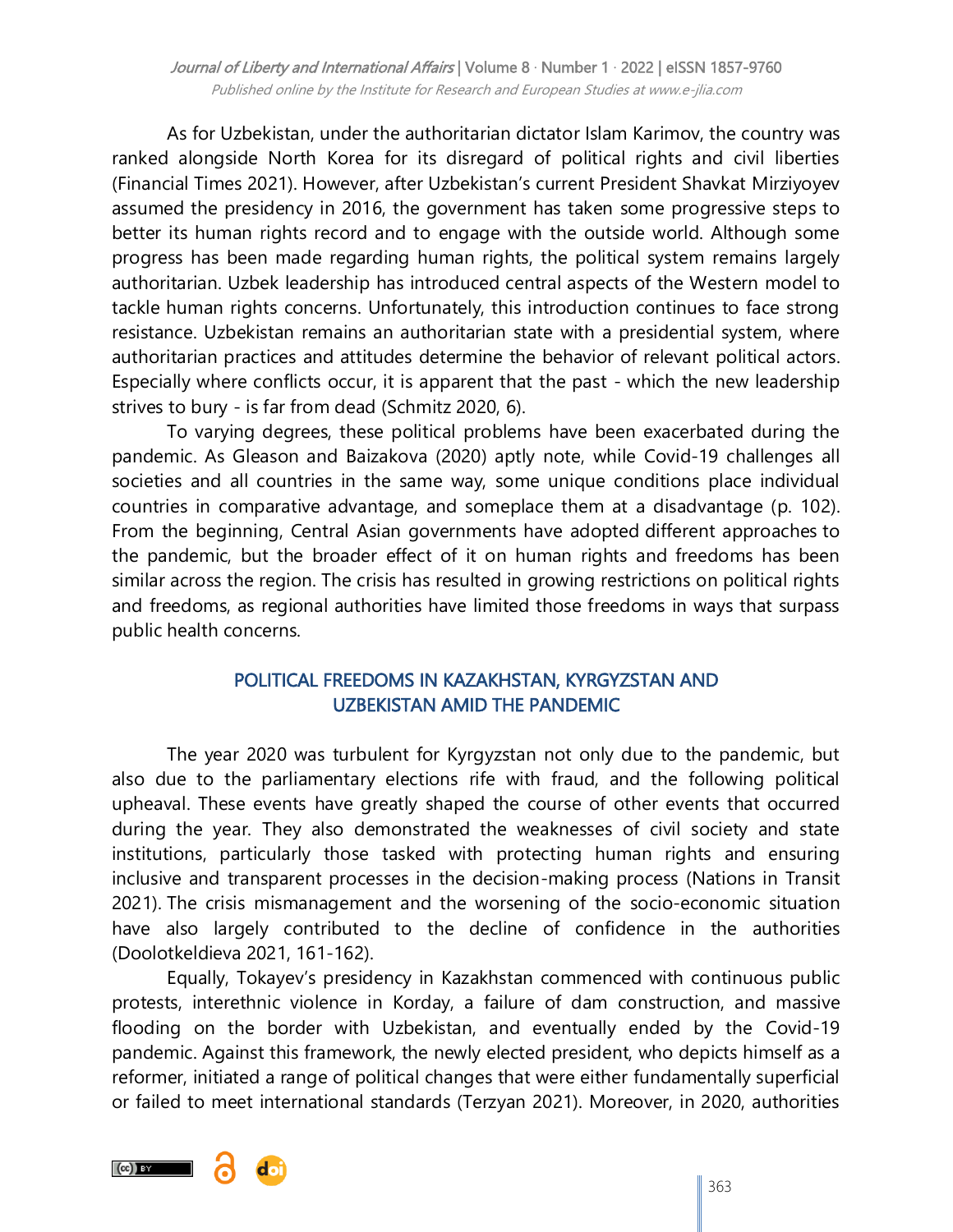further narrowed the space for government critics by cracking down on oppositional movements, independent media, civil society organizations, and activists, often under the pretext of fighting the pandemic (Nations in Transit 2021).

As for Uzbekistan, President Mirziyoyev"s reform agenda decelerated during the pandemic, since no substantial changes were presented, and the government appeared to lose momentum. Although the country did not experience critical setbacks, there are warning signs that the reform agenda could regress in the coming years. In part, this is due to security services reasserting themselves through media pressure and episodic internet blocks, as the country responded to the Covid-19 crisis (Freedom House 2021).

Overall, the political challenges (stemming from the crisis) originated in various forms in those countries. Mostly affected were the freedom of assembly and movement, freedom of expression, the work of civil society organizations and mass media, as well as the rights of minority groups.

The emergency regime featured a series of restrictions on the freedom of assembly. In May of 2020, the president of Kazakhstan signed into law new legislation supposedly reforming the right to protest in the country (HRW 2021). Nevertheless, authorities have ignored the calls to reopen channels for public consultation and to collaborate with international human rights experts. As a result, the new law falls short of meeting international human rights standards in several facets, including by "de facto retaining the requirement to obtain approval from local authorities before protests, setting out a cumbersome procedure for doing so, allowing assemblies only in venues designated by local authorities" (IPHR 2020), and providing for an extensive list of grounds on which authorities may refuse to allow assemblies to take place (IPHR, KIBHR, LPF, TIHR, HRCA 2020, 6). Rather, authorities allowed an opposition rally in mid-September and one for political reforms on 31 October to take place, but hundreds of people who tried to exercise their right to peacefully protest on other occasions in 2020 were detained, fined, or even sentenced (HRW 2021).

Throughout the pandemic, the government of Kyrgyzstan also used public health concerns as a pretext for preventing peaceful protests (US Department of State 2021). Interestingly, the country informed the UN Secretary-General about its derogation from the provisions of the International Covenant on Civil and Political Rights, thus becoming the only Central Asian country to take the exceptional step of derogation under the ICCPR in the context of the Covid-19 pandemic (IPHR 2020). Nevertheless, the restrictions did not prevent the change of power in October 2021. The mass mobilization resulted in the removal of the incumbent president from office and Sadyr Japarov's transition from 'political prisoner' to acting president in a matter of just ten days.

These events led to a sharp decline in the country's status in international rankings. Its status plummeted from 'Partly Free' to 'Not Free', given the fact that "the aftermath of deeply flawed parliamentary elections featured significant political violence

 $(cc)$  BY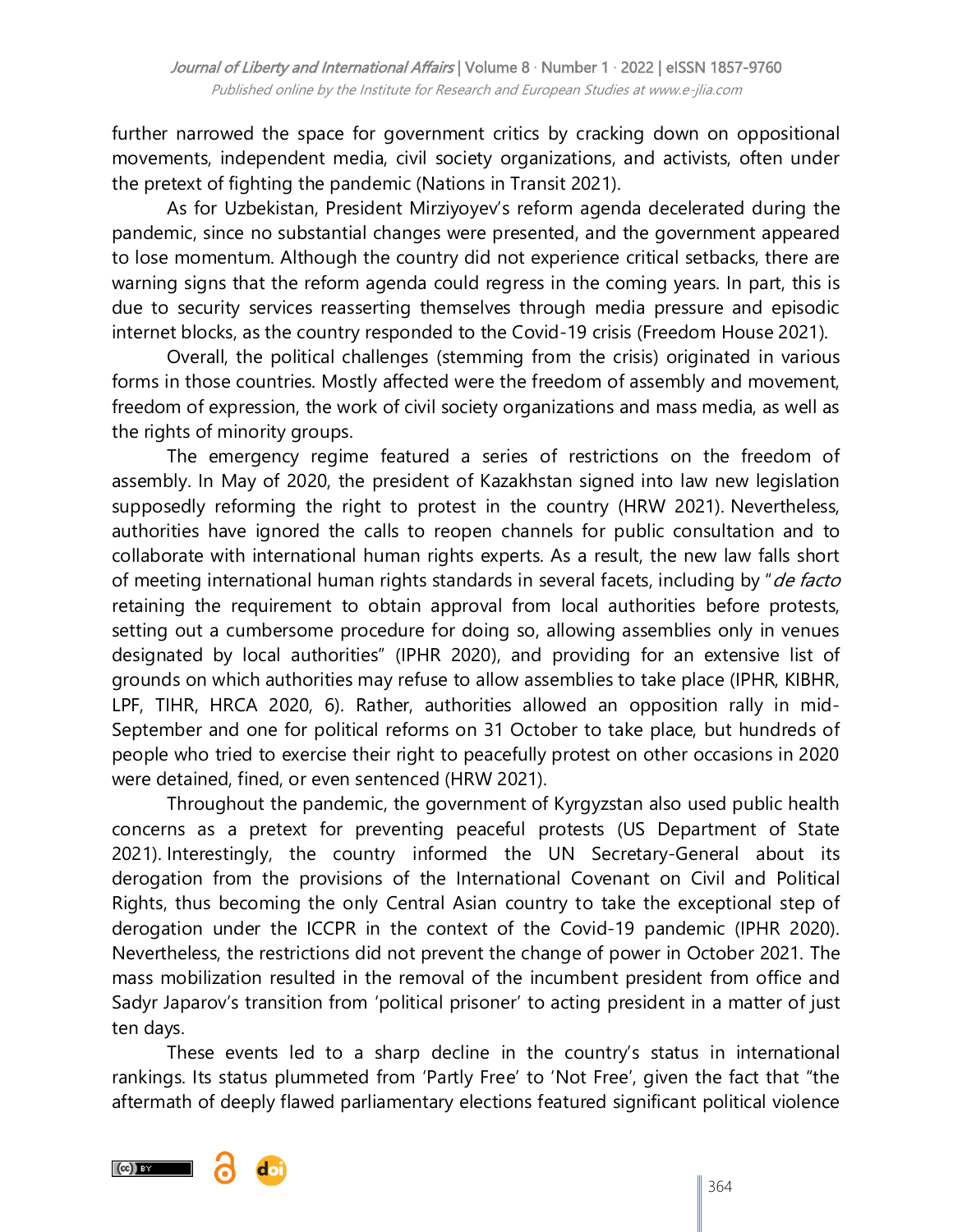and intimidation that culminated in the irregular seizure of power by a nationalist leader" (Freedom House 2021). Still, its status stands above the three of its Central Asian neighbors, which is based on the evaluation of its civil liberties score exceeding its score for political rights.

In Uzbekistan, the freedom of association and peaceful assembly remains tightly regulated. In August of 2020, the government published the Draft Law on Public Assemblies, which requires organizers to apply for permission at least 15 working days before the planned date of a mass event, despite promises made by Uzbek officials to bring the law in line with international rights standards (HRW 2020).

Under the guise of combating the pandemic, Central Asian governments also prosecuted the regime"s critics and weaponized existing laws to limit the freedom of expression. In June of 2020, a court in Almaty sentenced prisoner of conscience AlnurIlyashev, a human rights activist, to three years of restricted freedom and a ban on political and civic activism for five years for criticizing the government's handling of Covid-19 (Amnesty International 2020).

Similarly, in Kyrgyzstan, from the time of interethnic clashes of 2010, human rights defenders remain as perpetual outcasts to the authorities. For example, human rights organizations, including Human Rights Watch, Amnesty International, and International Federation for Human Rights, called for the release of an imprisoned human rights activist and journalist, Azimjan Askarov, who consistently documented abuses during the interethnic violence in 2010. Despite complaints from his lawyer and human rights organizations that he was gravely ill, Askarov died in prison in July likely due to Covid-19, and was only moved to the prison hospital two days before his death (US Department of State 2021). The death in custody of the wrongfully imprisoned human rights defender left an irreparable mark on the country's international human rights record.

Comparably, in Uzbekistan, the freedom of expression remains rather fragile. There has been increased governmental pressure on media and civil society in response to the Covid-19 pandemic. The government exercises official and unofficial restrictions on citizens to criticize the government or to discuss matters of general public interest. The law restricts criticism of the president, and publicly insulting the president is a crime for which conviction is punishable by up to five years in prison (US Department of State 2020).

The abusive effect cloaked as an effort to contain the pandemic has been predominantly evident by the approach to independent media, which has become a crucial platform of interaction, as a result of lockdown measures and lack of alternative mediums. On 23 August 2021, President Japarov signed into law a "fake news" bill approved by the Kyrgyz parliament in late July. The law, titled "On Protection from Inaccurate (False) Information", had been sharply [criticized](https://www.hrw.org/news/2021/08/03/kyrgyzstan-false-information-law-threatens-free-speech) by human rights organizations, which said it would threaten free speech in Kyrgyzstan (Putz 2021).

 $(cc)$  by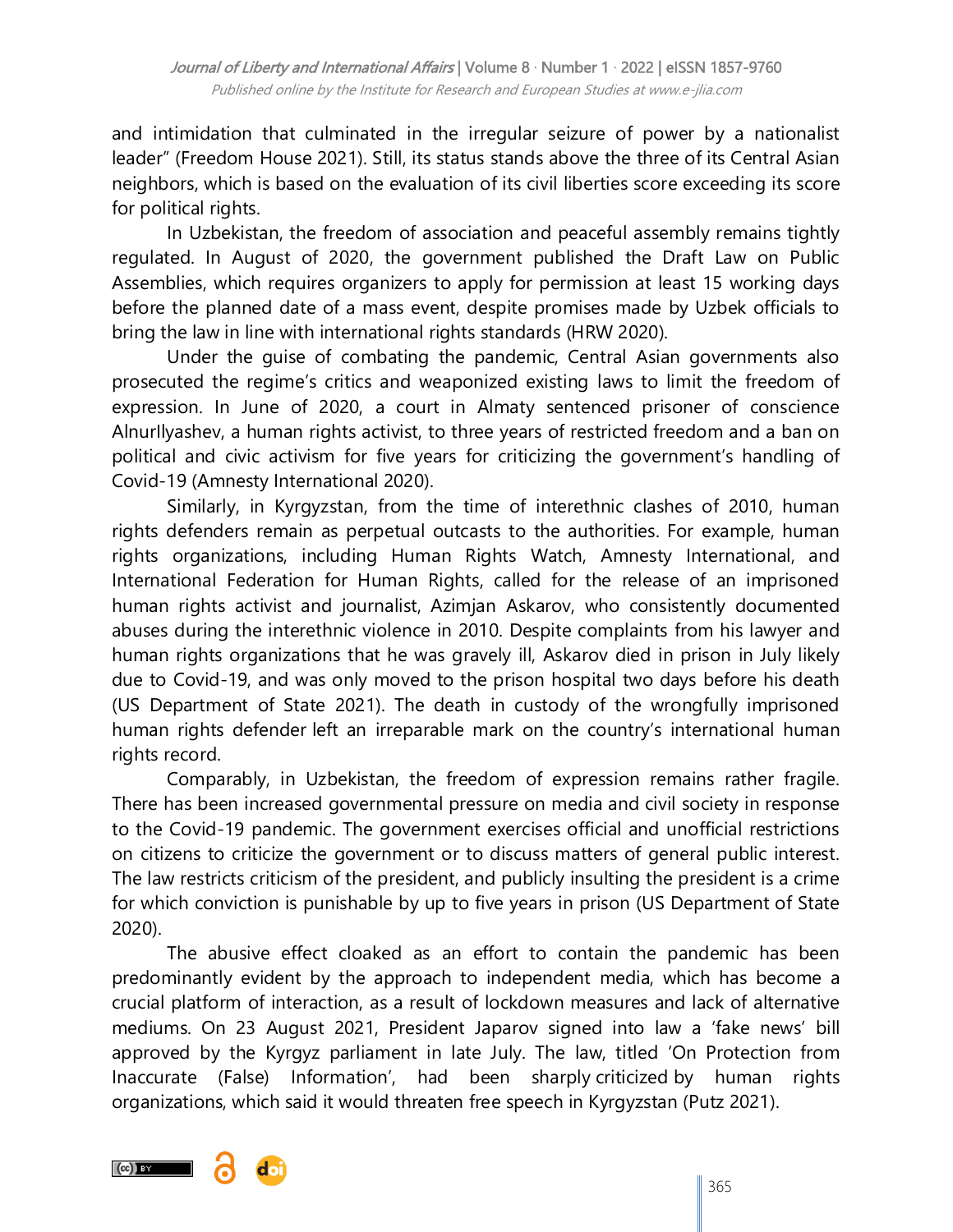The parliamentary deputies who proposed the bill claim that it is necessary to fight the spread of false information about the Covid-19 pandemic. However, the Law"s all-encompassing reach, vague terminology, and redundancy with existing legislation suggest that its true motivations run deeper (Simpson 2020). The critics of the Law argue that the new law poses a serious threat to free expression and media freedom in Kyrgyzstan and would deeply mar the country"s human rights reputation (HRW 2021). It was also assumed that a series of controversial social issues, such as LGBTQ rights or women"s rights, would likely be the target of complaints (Putz 2021).

Regardless of some reservations, the progress towards the expansion of media freedom has been traced in Kyrgyzstan. In June 2020, the authorities decriminalized defamation. This was an important step in abolishing the Law of the Republic of Kazakhstan on Mass Media (in force since 1999), which established strong bureaucratic control over freedom of expression. Meanwhile, "defamation" has instead been replaced from the Criminal Code to the administrative penalty. Journalists face a serious fine and a maximum of 30 days in prison in case of proven defamation (Azhenova 2021, 57).

As for Uzbekistan, media freedom has slightly improved under the rule of President Mirziyoyev (IPI 2021). Nevertheless, mainly since the pandemic, the media has been tightly controlled by the authorities. After instituting a harsh public lockdown in March 2020 with significant restrictions on the movement of citizens, President Mirziyoyev justified his approach by saying, "If we are not heavy-handed, the situation will worsen (…) Japan prevented the rapid spread of the virus. Why? Because of strict orders" (Hashimova 2020). Before and during the Covid-19 pandemic, journalists presented daily reports of harassment of media personnel such as journalists and internet bloggers. Some journalists said they believed the security services used the pandemic to remind media that 'they are still in charge', despite the president's public claims that journalists and bloggers are a vital part of the country"s reform process (US Department of State 2020).

In the shadow of the pandemic, Central Asian governments have also initiated new measures to constrain the region's already narrow space for civil society. The authorities sought to control NGO activity, internationally funded NGOs, and unregulated Islamic and minority religious groups. The operating environment for independent civil society human rights defenders remain under strict state control. Meanwhile, in the case of Uzbekistan, several activists reported improved cooperation with government officials (US Department of State 2020).

Furthermore, counterterrorism and anti-extremism legislation are misused to target and criminalize the work of the civil society. In "Kazakhstan nonviolent criticism of State policies can effectively constitute a criminal offense" (US Department of State 2021), wrote the UN Special Rapporteur on the promotion and protection of human rights and fundamental freedoms, "as the provisions on extremism and terrorism have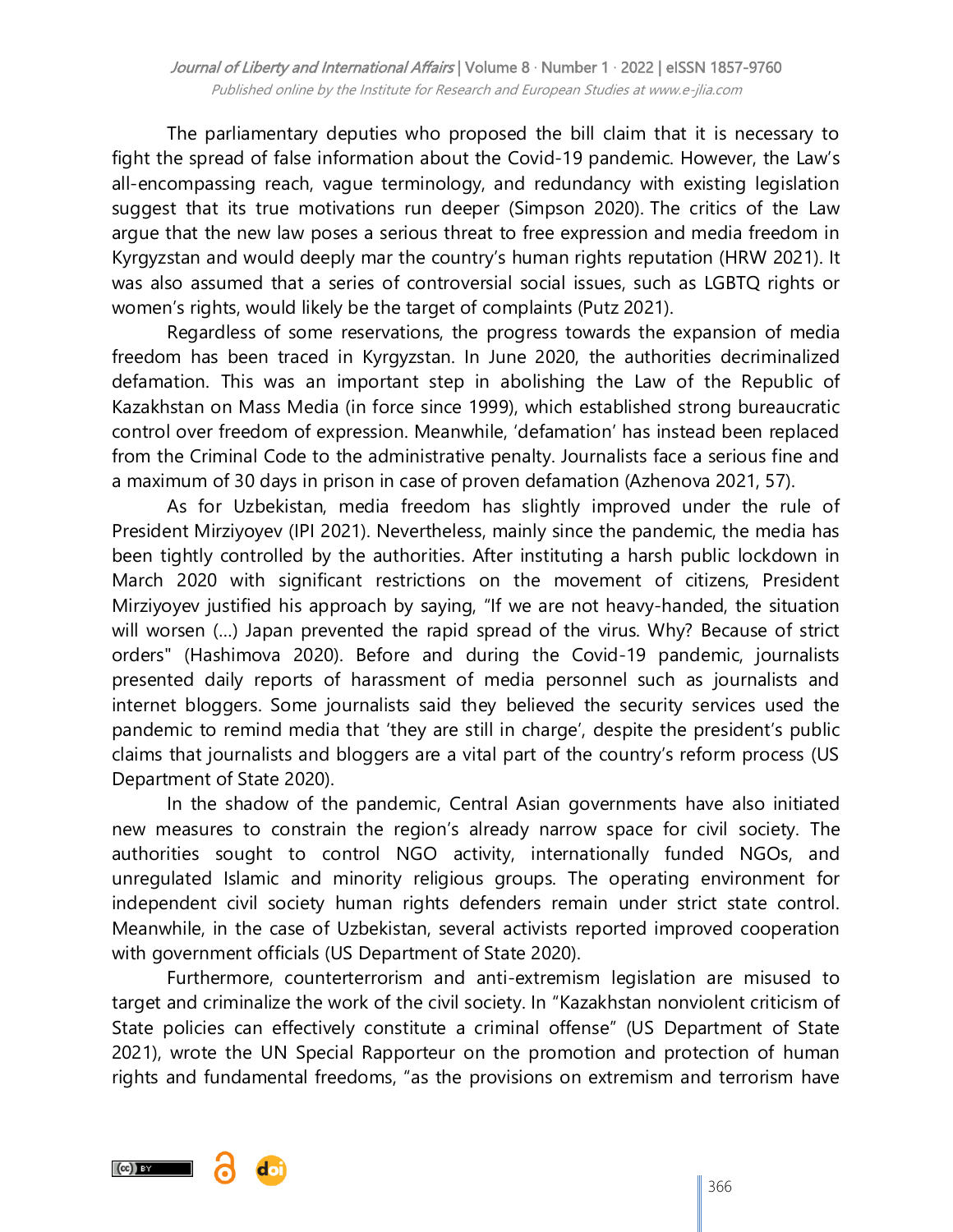been applied to criminalize the peaceful exercise of freedom of expression and thought" (US Department of State 2021).

Amid the pandemic, prisoners have also appeared to be at a heightened risk. Since the beginning of the emergency, prisons and other detention institutions in Kyrgyzstan have been completely closed to lawyers as well as to monitors from the National Center for the Prevention of Torture, which Kyrgyzstan established to help prevent ill-treatment under its obligations as a party to the [protocol to the International](http://docstore.ohchr.org/SelfServices/FilesHandler.ashx?enc=6QkG1d%2fPPRiCAqhKb7yhsq2drLEhBmGjliBAZD4C6vkcaccbdoKxP8iiPANImAOR3h33T59gIJet%2f5Rrk6ZGPAR5KxHPVNmt%2bOuqgGtvVZwS%2f3KcaxdGdHadotspYffV)  [Convention Against Torture](http://docstore.ohchr.org/SelfServices/FilesHandler.ashx?enc=6QkG1d%2fPPRiCAqhKb7yhsq2drLEhBmGjliBAZD4C6vkcaccbdoKxP8iiPANImAOR3h33T59gIJet%2f5Rrk6ZGPAR5KxHPVNmt%2bOuqgGtvVZwS%2f3KcaxdGdHadotspYffV) (HRW 2020).

Likewise, human rights defenders in Kazakhstan complained about the inaccessibility of correctional institutions for treatment monitoring and urgent visitation during the quarantine period. Pandemic restrictions further undermined the access to justice and legal support for defendants, including unequal rights of parties in online courts, noncompliance with the requirements of court proceedings, and compromised confidentiality of communications (Freedom House 2021).

In Uzbekistan, more than 50 people imprisoned for politically motivated charges have been released since September 2016, including human rights activists, journalists, and opposition activists. Uzbekistan has also reportedly released hundreds of independent Muslims, who practice Islam outside strict state control (HRW 2020). Whereas prisoners have been especially vulnerable during the Covid-19 pandemic, authorities have failed to undertake significant efforts to reduce the prison population by implementing early, temporary, or short-term release schemes for relevant categories of prisoners (IPHR et al. 2020, 17). In its statement following the annual Human Rights Dialogue with Uzbekistan, the European Union called on Uzbekistan to "take further commitments to eradicate torture, which include granting unhindered and independent monitoring to detention facilities" and "emphasized the need to rehabilitate former prisoners" (HRW 2021).

In the wake of Covid-19, the protection of minority rights also became a subject of concern. As the UN Special Rapporteur on minority issues suggests, "Covid-19 is not just a health issue; it can also be a virus that exacerbates xenophobia, hate, and exclusion" (UN Department of Global Communications 2020). This lack of tolerance towards minorities mainly manifested in Kyrgyzstan, since the country's southern region is considerably different in terms of political culture from the north.

In a submission to the UN Committee on the Elimination of Racial Discrimination in October 2020, human rights groups expressed their concern about the heightened plight of ethnic minorities at a time of social and political instability following mass protests, the president's resignation, and the postponement of parliamentary elections. Ethnic minorities living in crowded settlements have faced additional risks during the pandemic. Several factors can explain this phenomenon, including linguistic reasons that many ethnic minorities do not speak the Kyrgyz or Russian languages fluently, lack access to the internet and social media, and follow certain religious and traditional

 $(cc)$  by

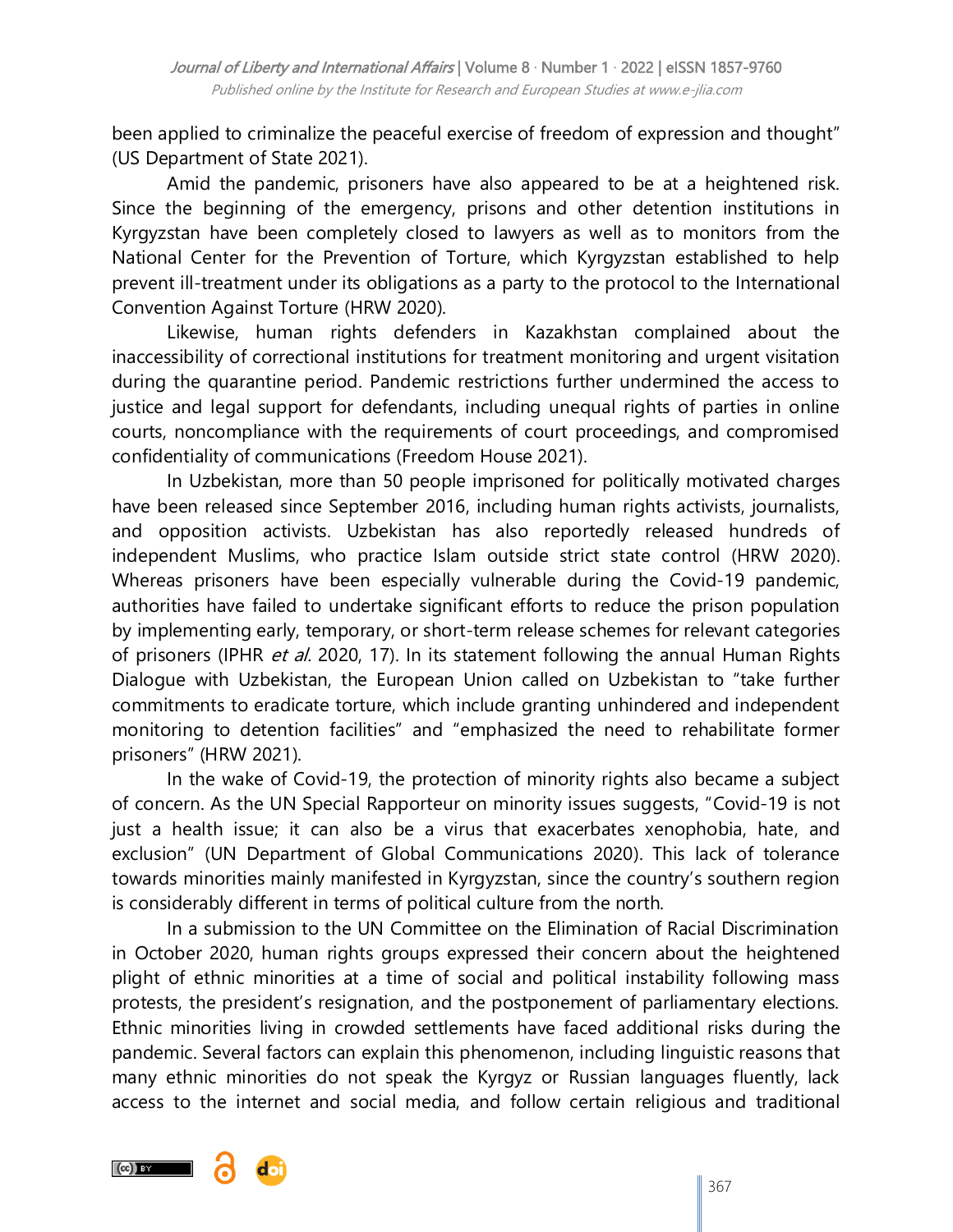practices that make social distancing difficult (Ismailova 2021). Overall, ethnic minorities, who make up 26.3 percent of the population, remain underrepresented in both elected and appointed government positions, particularly Russians and Uzbeks - the two largest ethnic minority groups (Abdukhalilov 2021, 69). The participation of minorities in public life in Kyrgyzstan is extremely limited compared to the proportion of these minorities to the country"s total population (Abdukhalilov 2021, 69).

During his presidential campaign, Japarov joined the [Agreement on Rights and](https://for.kg/news-682121-ru.html)  [Freedoms,](https://for.kg/news-682121-ru.html) pledging to guarantee freedom of speech, democracy, rule of law, and human rights in Kyrgyzstan. In his [inauguration speech](https://ru.sputnik.kg/politics/20210128/1051255086/kyrgyzstan-zhaparov-rech-vystuplenie.html), he stated that he has a dream that Kyrgyzstan will become an economically developed, dynamic, strong, and free country, where human rights are respected, rule of law is supreme, and the youth are optimistic about their future (HRW 2021). Sadly, genuine reforms have not been implemented.

Rather, the Kyrgyz authorities initiated amendments to the Criminal Code that is believed to place the political opposition and human rights groups at heightened risk. The government has proposed to broaden the scope of criminal prosecution for organizations deemed "extremist" to include those found to incite "political enmity", along with national, ethnic, or racial enmity, and to make financing such "extremist" organizations a criminal offense (HRW 2021). These changes would undermine the universally protected rights to freedom of association and expression in Kyrgyzstan. Such concerns are further compounded by Kyrgyzstan's lack of an independent judiciary [system](https://medialaw.kg/2021/04/19/o-proekte-zakona-kr-o-vnesenii-izmenenij-v-nekotorye-zakonodatelnye-akty-kyrgyzskoj-respubliki-v-ugolovnyj-kodeks-kyrgyzskoj-respubliki-ugolovno-processualnyj-kodeks-kyrgyzskoj-respubliki-vkljuchenie/) (HRW 2021).

As for Kazakhstan, in February 2021, the European Parliament passed a resolution largely criticizing the condition of human rights in the country. The concerns particularly refer to its human rights record, the plight of ethnic minorities, women, and LGBTI residents, a crackdown on opposition groups, the deteriorating situation of political prisoners, etc. (EP Resolution 2021).

In June 2021, President Tokayev, as partly a response to the resolution, signed a Decree entitled 'On Further Human Rights Measures in Kazakhstan', which he said represents an important step in the political modernization of the Central Asian country (The Astana Times 2021). According to the decree, the human rights priority action plan includes developmental measures for cooperation with the United Nations (UN) treaty bodies and the UN Human Rights Council. The elimination of discrimination against women, protection of freedom of association, and freedom of expression are highlighted as areas of priority. Moreover, an increase in the efficiency of interaction with non-governmental organizations and bringing forth the human rights agenda in the criminal justice system to prevent torture and ill-treatment are also incorporated in the action plan (The Astana Times 2021).

In Uzbekistan, despite the decrease of the reformation because of the pandemic, President Mirziyoyev continues to call for democratization and speaks repeatedly about

 $(Cc)$  BY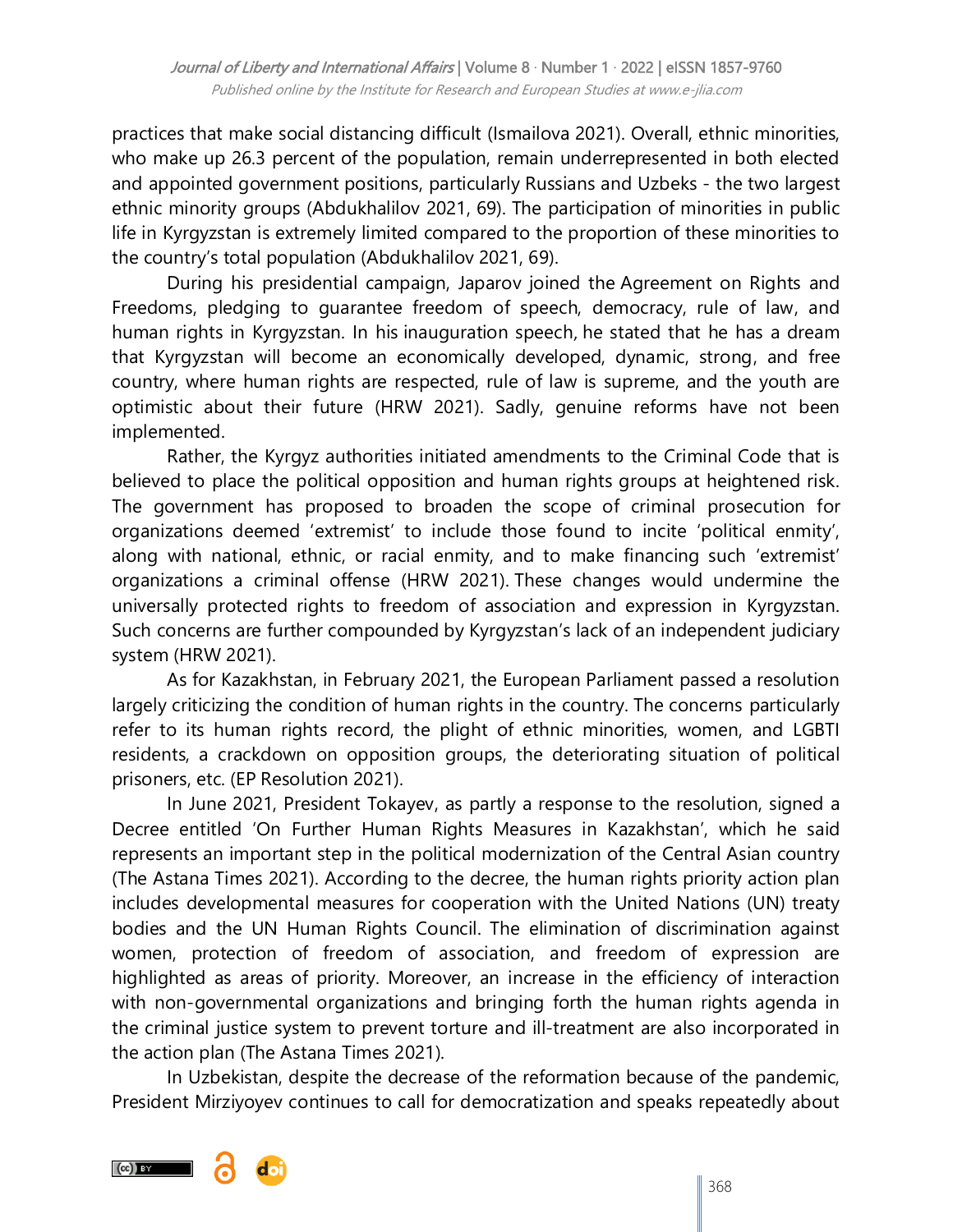the need to protect freedom of speech and end abuse by officials (Freedom House 2021). This raises the expectations of citizens and instills hope that they will enjoy greater political freedom. The question of whether the authorities can meet these expectations remains to be seen.

## **CONCLUSION**

In conclusion, the pandemic uncovered deeply ingrained human rights issues in Central Asia. Whereas the governments of Kazakhstan, Kyrgyzstan, and Uzbekistan have adopted varying policy measures in response to the crisis, its wider influence has been similarly reflected across the region. In the shadow of the Covid-19 pandemic, authorities prosecuted regime critics and used the existing legal measures to limit their political rights and freedoms. Additionally, concerns mainly refer to the freedom of assembly, freedom of expression, the working environment of media and civil society as well as the situation of detainees. Lastly, the pandemic has indirectly affected certain ethnic, national, regional, and other groups. This is apparent in the case of Kyrgyzstan, where ethnic minorities not only do not fully enjoy political rights and freedoms but remain largely underrepresented.

Overall, notwithstanding the leadership change in the named Central Asian countries and some progress towards democratization, authoritarian tendencies continue to ensure and take on different forms during the pandemic period. Amongst other non-democratic regimes, the Central Asian governments tended to curtail political freedoms and human rights during extraordinary times, whilst invoking the facade of justification as the need to fight the pandemic crisis.

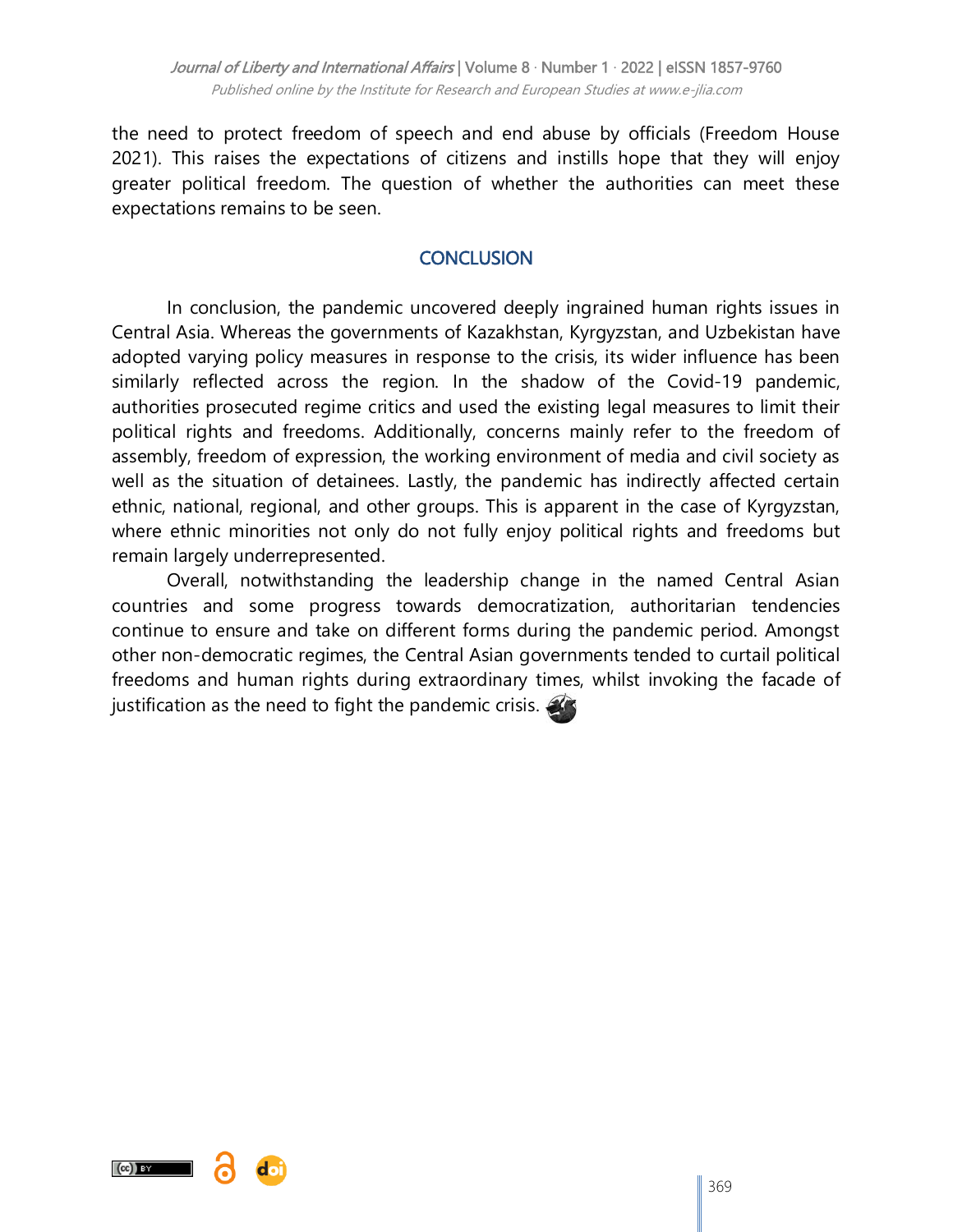#### Journal of Liberty and International Affairs | Volume 8 · Number 1 · 2022 | eISSN 1857-9760

Published online by the Institute for Research and European Studies at www.e-jlia.com

## COMPLIANCE WITH ETHICAL STANDARDS

Acknowledgments:

Not applicable.

Funding: Not applicable.

#### Statement of human rights:

This article does not contain any studies with human participants performed by any of the authors.

#### Statement on the welfare of animals:

This article does not contain any studies with animals performed by any of the authors.

Informed consent: Not applicable.



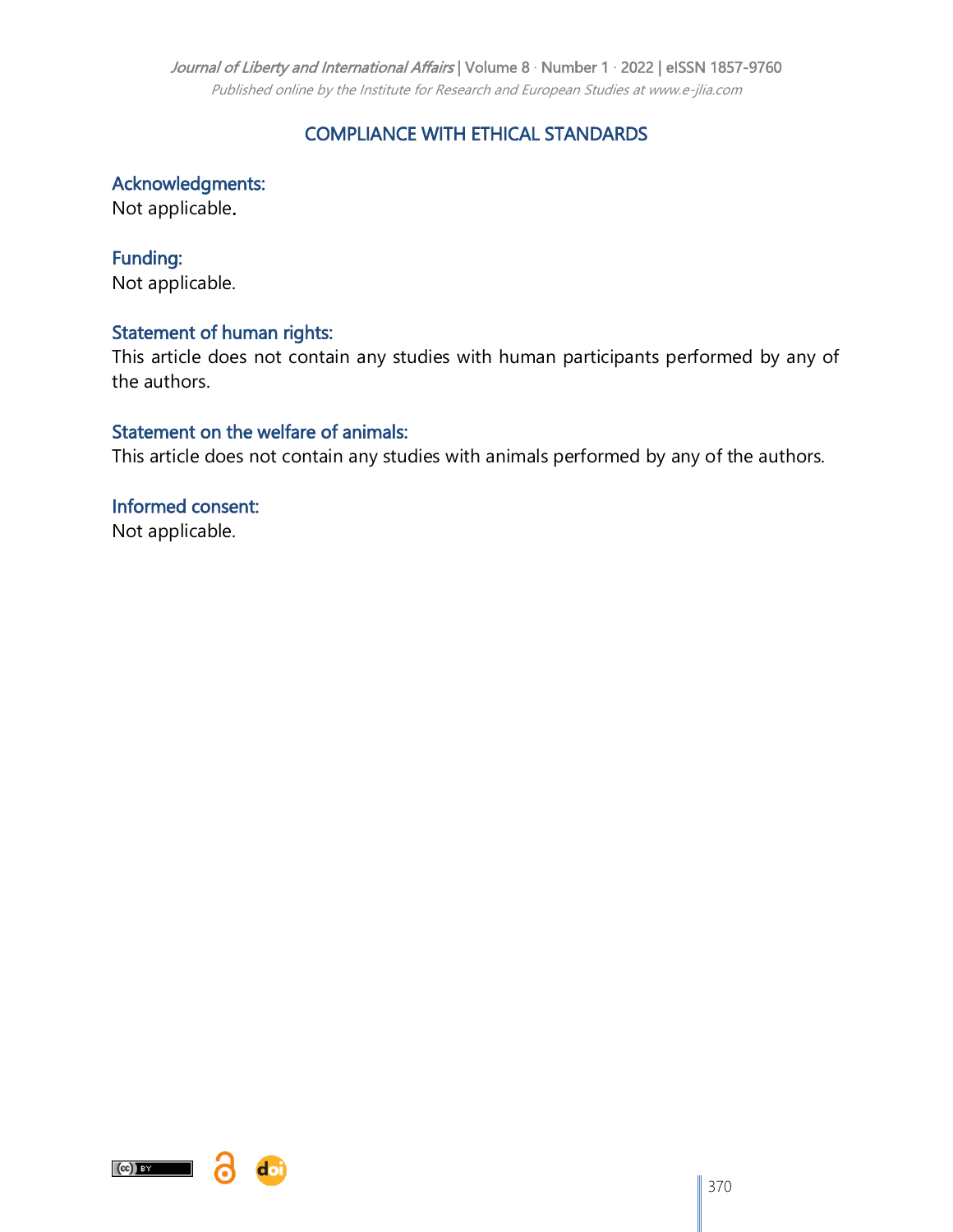# **REFERENCES**

- 1.Amnesty International. 2020. Kazakhstan: Political Activist Sentenced to "Restricted Freedom" for Criticizing Government's COVID-19 Response. Accessed November 15, 2021. [https://www.amnesty.org/en/latest/news/2020/06/kazakhstan-political](https://www.amnesty.org/en/latest/news/2020/06/kazakhstan-political-activist-sentenced-to-restricted-freedom-for-criticizing-governments-covid19-response/)[activist-sentenced-to-restricted-freedom-for-criticizing-governments-covid19](https://www.amnesty.org/en/latest/news/2020/06/kazakhstan-political-activist-sentenced-to-restricted-freedom-for-criticizing-governments-covid19-response/) [response/](https://www.amnesty.org/en/latest/news/2020/06/kazakhstan-political-activist-sentenced-to-restricted-freedom-for-criticizing-governments-covid19-response/)
- 2.Azhenova, G. 2021. COVID-19 and Increased State Control in the Information Space, in Retreating Rights: Examining the Pressure on Human Rights in Kazakhstan. The Foreign Policy Centre. Accessed November 15, 2021. [https://fpc.org.uk/wp-content/uploads/2021/07/Retreating-Rights-Kazakhstan](https://fpc.org.uk/wp-content/uploads/2021/07/Retreating-Rights-Kazakhstan-publication-July-2021.pdf)[publication-July-2021.pdf](https://fpc.org.uk/wp-content/uploads/2021/07/Retreating-Rights-Kazakhstan-publication-July-2021.pdf)
- 3.Cameron, J. 2021. Kyrgyzstan: Why Human Rights have been Declining over the Last 20 Years and what Happened to the "Switzerland" of Central Asia, in Examining the Pressure on Human Rights in Kyrgyzstan. The Foreign Policy Centre. Accessed November 15, 2021. [https://fpc.org.uk/wp](https://fpc.org.uk/wp-content/uploads/2021/03/Retreating-Rights-Examining-the-pressure-on-human-rights-in-Kyrgyzstan.pdf)[content/uploads/2021/03/Retreating-Rights-Examining-the-pressure-on-human](https://fpc.org.uk/wp-content/uploads/2021/03/Retreating-Rights-Examining-the-pressure-on-human-rights-in-Kyrgyzstan.pdf)[rights-in-Kyrgyzstan.pdf](https://fpc.org.uk/wp-content/uploads/2021/03/Retreating-Rights-Examining-the-pressure-on-human-rights-in-Kyrgyzstan.pdf)
- 4.Doolotkeldieva, A. 2021. The 2020 Violent Change in Government in Kyrgyzstan Amid the COVID-19 Pandemic: Three Distinct Stories in One, in Mihr, A. ed., Between Peace and Conflict in the East and the West: Studies on Transformation and Development in the OSCE Region, Switzerland: Springer.
- 5.Edel, M. and Josua, M. 2017. How Authoritarian Rulers Seek to legitimize Repression: Framing Mass Killings in Egypt and Uzbekistan. GIGA Working papers, 299, German Institute of Global and Area Studies (GIGA), Hamburg.
- 6.EP Resolution. 2021. 2021/2544(RSP), Accessed November 15, 2021. [https://www.europarl.europa.eu/doceo/document/TA-9-2021-0056\\_EN.html](https://www.europarl.europa.eu/doceo/document/TA-9-2021-0056_EN.html)
- 7. Fletcher, L. 2021. Uzbekistan Fails to Address Human Rights Violations. Financial Times. Accessed November 15, 2021. [https://www.ft.com/content/337951d6-5546-](https://www.ft.com/content/337951d6-5546-40fa-a48c-d270044b9211) [40fa-a48c-d270044b9211](https://www.ft.com/content/337951d6-5546-40fa-a48c-d270044b9211)
- 8.Freedom House. 2021. Nations in Transit 2021: Uzbekistan. Accessed November 15, 2021.<https://freedomhouse.org/country/uzbekistan/nations-transit/2021>
- 9.Gleason, G. and Baizakova, K. 2020. COVID-19 in the Central Asian Region: National Responses and Regional Implications. Connections: The Quarterly Journal, 19 (2), 101-114.
- 10. Haerpfer, Ch. and Kizilova K. 2020. Values and Transformation in Central Asia, in Mihr, A. ed., Transformation and Development: Studies in the Organization for Security and Cooperation in Europe (OSCE) Member States, Switzerland: Springer.
- 11. Hashimova, U. 2020. Uzbekistan Adopts Strict Regulations to Fight COVID-19, The Diplomat, April 6, 2020. Accessed November 15, 2021.

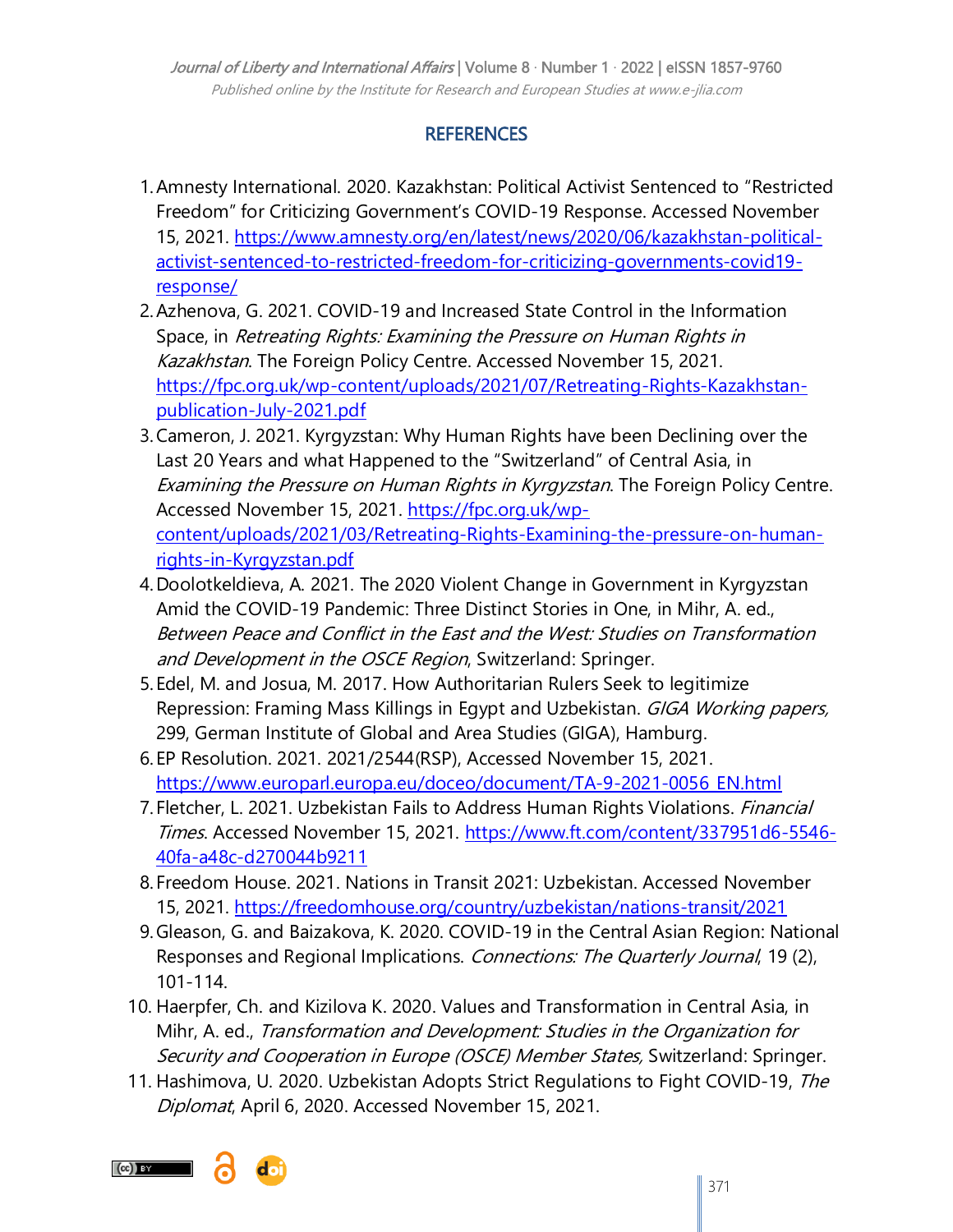Journal of Liberty and International Affairs | Volume 8 · Number 1 · 2022 | eISSN 1857-9760 Published online by the Institute for Research and European Studies at www.e-jlia.com

[https://thediplomat.com/2020/04/uzbekistan-adopts-strict-regulations-to-fight](https://thediplomat.com/2020/04/uzbekistan-adopts-strict-regulations-to-fight-covid-19/)[covid-19/](https://thediplomat.com/2020/04/uzbekistan-adopts-strict-regulations-to-fight-covid-19/)

- 12. HRW. 2020. Uzbekistan: Events of 2020. Accessed November 15, 2021. <https://www.hrw.org/world-report/2021/country-chapters/uzbekistan>
- 13. HRW. 2021. Central Asia: Respect Rights in Covid-19 Responses. Accessed November 15, 2021. [https://www.hrw.org/news/2020/04/23/central-asia-respect](https://www.hrw.org/news/2020/04/23/central-asia-respect-rights-covid-19-responses)[rights-covid-19-responses#](https://www.hrw.org/news/2020/04/23/central-asia-respect-rights-covid-19-responses)
- 14. HRW. 2021. Kazakhstan: Events of 2020. Accessed November 15, 2021. <https://www.hrw.org/world-report/2021/country-chapters/kazakhstan>
- 15. HRW. 2021. Kyrgyzstan: "False Information" Law Threatens Free Speech. Accessed November 15, 2021. [https://www.hrw.org/news/2021/08/03/kyrgyzstan-false](https://www.hrw.org/news/2021/08/03/kyrgyzstan-false-information-law-threatens-free-speech)[information-law-threatens-free-speech](https://www.hrw.org/news/2021/08/03/kyrgyzstan-false-information-law-threatens-free-speech)
- 16. HRW. 2021. Kyrgyzstan: Proposed Legal Changes Threaten Political Dissent. Accessed November 15, 202. [https://www.hrw.org/news/2021/05/03/kyrgyzstan](https://www.hrw.org/news/2021/05/03/kyrgyzstan-proposed-legal-changes-threaten-political-dissent)[proposed-legal-changes-threaten-political-dissent](https://www.hrw.org/news/2021/05/03/kyrgyzstan-proposed-legal-changes-threaten-political-dissent)
- 17. HRW. 2021. Letter to President SadyrJaparov. Accessed November 15, 2021. <https://www.hrw.org/news/2021/02/25/letter-president-sadyr-japarov>
- 18. Hug, A. 2021. Introduction: Examining the Pressure on Human Rights in Kazakhstan, in Retreating Rights: Examining the Pressure on Human Rights in Kazakhstan. The Foreign Policy Centre. Accessed November 15, 2021. [https://fpc.org.uk/wp-content/uploads/2021/07/Retreating-Rights-Kazakhstan](https://fpc.org.uk/wp-content/uploads/2021/07/Retreating-Rights-Kazakhstan-publication-July-2021.pdf)[publication-July-2021.pdf](https://fpc.org.uk/wp-content/uploads/2021/07/Retreating-Rights-Kazakhstan-publication-July-2021.pdf)
- 19. IPHR, KIBHR, LPF, TIHR, HRCA. 2020. Central Asian: Human Rights Protection During the COVID-19 Pandemic – Key Trends. Accessed November 15, 2021. [https://www.iphronline.org/wp-content/uploads/2020/10/Covid-19-CA-regional](https://www.iphronline.org/wp-content/uploads/2020/10/Covid-19-CA-regional-report-final.pdf)[report-final.pdf](https://www.iphronline.org/wp-content/uploads/2020/10/Covid-19-CA-regional-report-final.pdf)
- 20. IPHR. 2020. Kyrgyzstan: Briefing Paper Documents COVID-19 Restrictions on Free Speech, Civil Society and Access to Justice. Accessed November 15, 2021. [https://www.iphronline.org/kyrgyzstan-briefing-paper-documents-covid-19](https://www.iphronline.org/kyrgyzstan-briefing-paper-documents-covid-19-restrictions-on-free-speech-civil-society-and-access-to-justice.html) [restrictions-on-free-speech-civil-society-and-access-to-justice.html](https://www.iphronline.org/kyrgyzstan-briefing-paper-documents-covid-19-restrictions-on-free-speech-civil-society-and-access-to-justice.html)
- 21. IPHR. 2021. Central Asia's COVID-19 Crisis. Accessed November 15, 2021. <https://www.iphronline.org/central-asia-s-covid-19-crisis.html>
- 22. IPI. 2021. Press Struggles to Regain Strength after Decades of Repression in Uzbekistan. Accessed November 15, 2021. [https://ipi.media/press-struggles-to](https://ipi.media/press-struggles-to-regain-strength-after-decades-of-repression-in-uzbekistan/)[regain-strength-after-decades-of-repression-in-uzbekistan/](https://ipi.media/press-struggles-to-regain-strength-after-decades-of-repression-in-uzbekistan/)
- 23. Ismailova, T. 2021. In the Wake of COVID-19, the Threat to the Rights of Minorities and Other Marginalized Groups is Greater than Ever. Minority Rights Group International. Accessed November 15, 2021. <https://minorityrights.org/trends2021/kyrgyzstan/>

 $(Cc)$  BY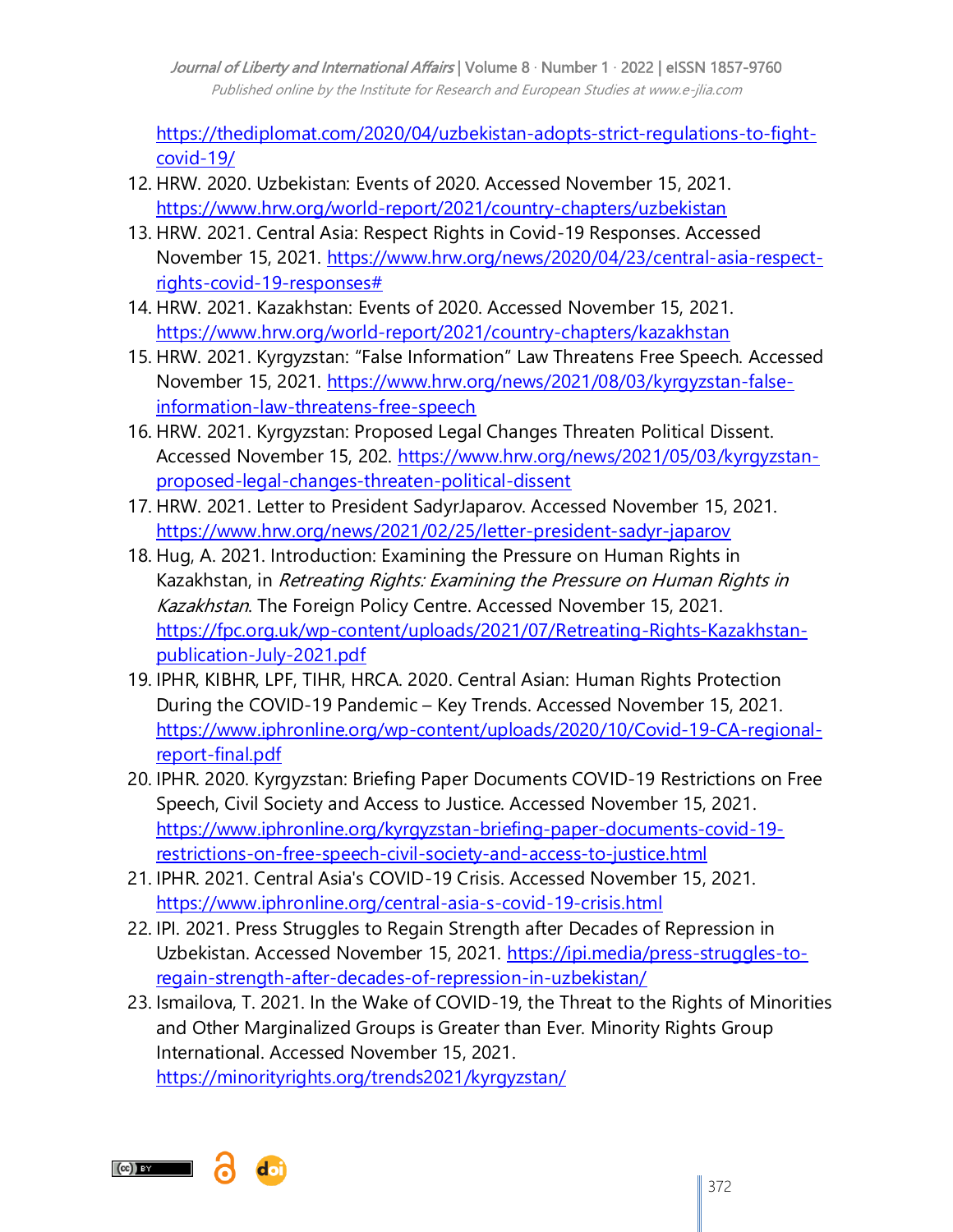Journal of Liberty and International Affairs | Volume 8 · Number 1 · 2022 | eISSN 1857-9760 Published online by the Institute for Research and European Studies at www.e-jlia.com

- 24. Marat, E. 2009. Nation Branding in Central Asia: A New Campaign to Present Ideas About the State and the Nation. Europe-Asia Studies, 61 (7), 1123-1136.
- 25. Matveeva, A. 1999. Democratization, Legitimacy and Political Change in Central Asia. International Affairs, 75 (1), 24–43.
- 26. Melvin, N. 2008. Engaging Central Asia: The European Union's New Strategy in the Heart of Eurasia. Brussels: Centre for European Policy Studies.
- 27. Nations in Transit. 2021. Kazakhstan. Accessed November 15, 2021. [https://freedomhouse.org/country/kazakhstan/nations](https://freedomhouse.org/country/kazakhstan/nations-transit/2021#footnote2_u6bbbjz)[transit/2021#footnote2\\_u6bbbjz](https://freedomhouse.org/country/kazakhstan/nations-transit/2021#footnote2_u6bbbjz)
- 28. Nations in Transit. 2021. Kyrgyzstan. Accessed November 15, 2021. <https://freedomhouse.org/country/kyrgyzstan/nations-transit/2021>
- 29. Olmos, F. 2020. Passing on the Authoritarian Torch: Power Transition in Central Asia. The Foreign Policy Centre. Accessed November 15, 2021. [https://fpc.org.uk/passing-on-the-authoritarian-torch-power-transition-in-central](https://fpc.org.uk/passing-on-the-authoritarian-torch-power-transition-in-central-asia/)[asia/](https://fpc.org.uk/passing-on-the-authoritarian-torch-power-transition-in-central-asia/)
- 30. Putz, C. 2021. Will Kyrgyzstan's 'False Information' Law Threaten Free Speech? The Diplomat. Accessed November 15, 2021. [https://thediplomat.com/2021/08/will](https://thediplomat.com/2021/08/will-kyrgyzstans-false-information-law-threaten-free-speech/)[kyrgyzstans-false-information-law-threaten-free-speech/](https://thediplomat.com/2021/08/will-kyrgyzstans-false-information-law-threaten-free-speech/)
- 31. Repucci, S. and Slipowitz, A. 2021. Freedom in the World: Democracy under Siege. Freedom House Special Report. Accessed November 15, 2021. [https://freedomhouse.org/sites/default/files/2021-](https://freedomhouse.org/sites/default/files/2021-02/FIW2021_World_02252021_FINAL-web-upload.pdf) [02/FIW2021\\_World\\_02252021\\_FINAL-web-upload.pdf](https://freedomhouse.org/sites/default/files/2021-02/FIW2021_World_02252021_FINAL-web-upload.pdf)
- 32. Schmitz, A. 2020. Uzbekistan"s Transformation: Strategies and Perspectives. Stiftung Wissenschaft und Politik (SWP) Research Paper, 12. Accessed November 15, 2021.<https://www.swp-berlin.org/en/publication/uzbekistans-transformation>
- 33. Simpson, N. 2020. Fake News, Real Censorship: A New Bill Threatens Freedom of Speech in Kyrgyzstan. Foreign Policy Research Institute. Accessed November 15, 2021. [https://www.fpri.org/article/2020/07/fake-news-real-censorship-a-new-bill](https://www.fpri.org/article/2020/07/fake-news-real-censorship-a-new-bill-threatens-freedom-of-speech-in-kyrgyzstan/)[threatens-freedom-of-speech-in-kyrgyzstan/](https://www.fpri.org/article/2020/07/fake-news-real-censorship-a-new-bill-threatens-freedom-of-speech-in-kyrgyzstan/)
- 34. Starr, F. 2019. First Glimpses of Tokayev"s Kazakhstan: The Listening State?. Central Asia-Caucasus Institute. *Silk Road Studies*. Accessed November 15, 2021. [https://www.silkroadstudies.org/publications/joint-center](https://www.silkroadstudies.org/publications/joint-center-publications/item/13338-first-glimpses-of-tokayevs-kazakhstan-the-listening-state?.html)[publications/item/13338-first-glimpses-of-tokayevs-kazakhstan-the-listening](https://www.silkroadstudies.org/publications/joint-center-publications/item/13338-first-glimpses-of-tokayevs-kazakhstan-the-listening-state?.html)[state?.html](https://www.silkroadstudies.org/publications/joint-center-publications/item/13338-first-glimpses-of-tokayevs-kazakhstan-the-listening-state?.html)
- 35. Terzyan, A. 2021. Minority Rights in Central Asia: Insights from Kazakhstan, Kyrgyzstan, and Uzbekistan. Journal of Liberty and International Affairs, 7(2), 103-115.
- 36. The Astana Times. 2021. New Decree on Human Rights Helps Establish Effective Protective Mechanisms, Experts Say. Accessed November 15, 2021.